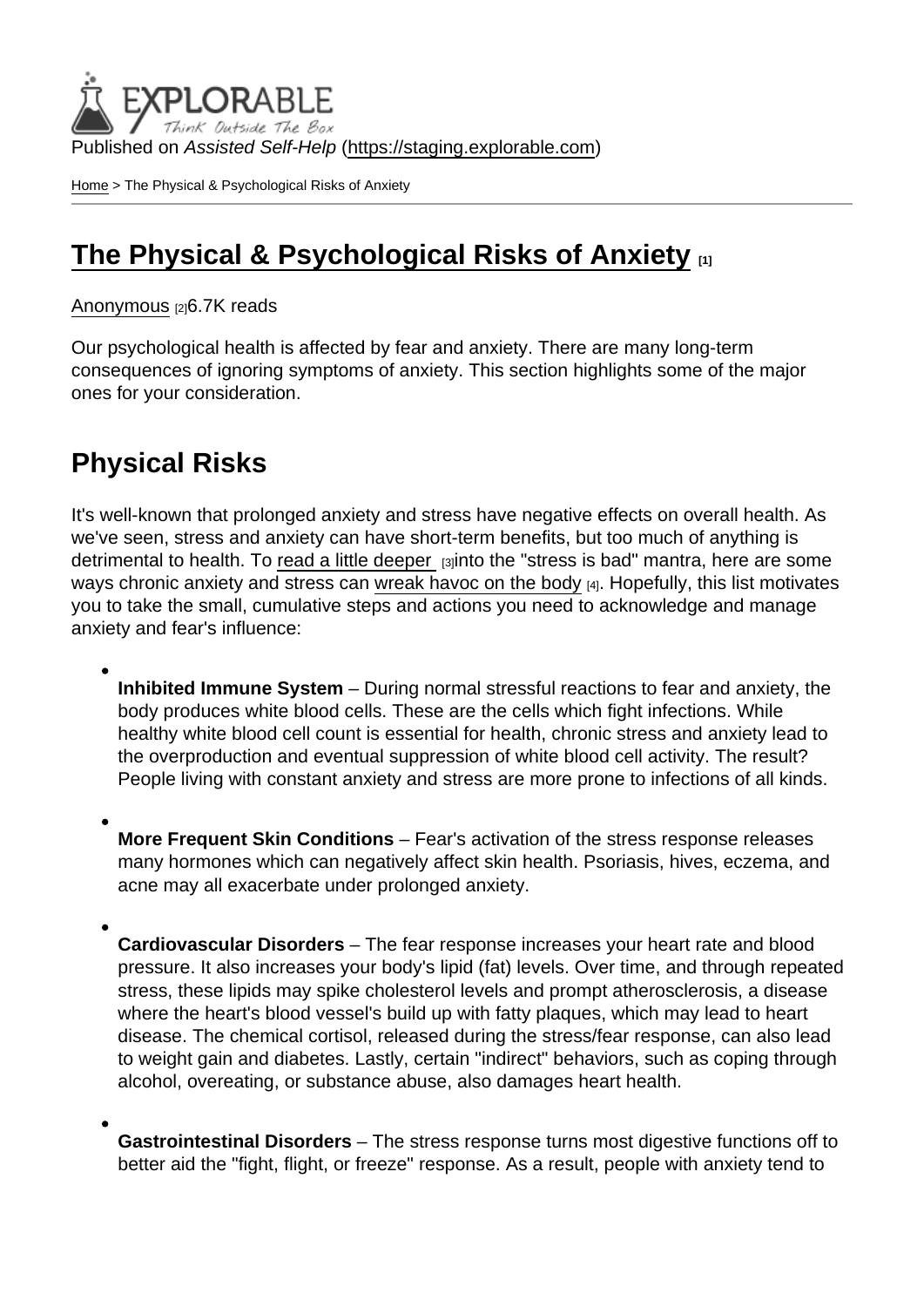experience diareha, excessive belching or gas, stomach cramps, and may even put themselves at greater risk for developing Irritable Bowel Syndrome (IBS). Stress that is chronic also affects appetite, which may lead to overeating, itself linked to everything from diabetes, strokes, and heart disease.

Resperitory Disorders – Studies have shown that anxiety can exacerbate asthmatic symptoms. It has also been linked to chronic obstructive pulmonary disease (COPD), with panic attacks reported alongside the condition. Though the relationship may not be causal, anxiety symptoms decrease life quality for people already suffering from respitory disorders.

Musculoskeletal System – When you are stressed or frightened, the muscles in your body tighten and contract. People with chronic anxiety often report mild to severe muscle aches and pains. Muscular spasms, migraines, and even joint dysfunction are assoicated with chronic muscle tension.

Sexual Dysfunction – Both men and women's reproductive systems can be negatively affected by chronic stress and anxiety. The stress hormones released can increase menstrual disorders and discomfort, while men can experience erectile dysfunction. Sexual desire can also dissipate for both sexes as a result of the chemical aftereffects of anxiety.

## Psychological/Lifestyle Risks

Later in the course, we will look at [specific psychological risks connected with specific anxiety](https://explorable.com/common-anxiety-disorders)  [disorders](https://explorable.com/common-anxiety-disorders)  $[5]$ . For the time being, here is a brief look at some of the [major areas](https://www.psychologytoday.com/blog/the-mindful-self-express/201303/why-we-cant-just-get-rid-anxiety-distress)  $[6]$  in which anxiety, if left unmanaged, can affect your psychological life:

Social Isolation/Lack of Support – Anxiety can cripple a person's social life. In an effort to avoid feeling the physical or emotional results of anxiety, many people "cope" by forgoing social interactions. Without proper outlets, it can seem all the more isolating to the anxiety sufferer.

Missed Opportunities – Fear, anxiety, and stress can all infect the mind to convince itself not to express itself or do the things it used to love. Hobbies and interests take a back seat to the immediate need to protect oneself. As such, many anxiety sufferers continually exclude themselves from wonderful opportunities, or even everyday activities they used to love, in their fight to ignore or avoid feeling how they feel.

Dependence on Others  $-$  [Social support is important for anxiety sufferers](https://explorable.com/social-support)  $[7]$ , but anxiety can also cripple people's sense of self-efficacy. Depending on its severity, people may stop going to work or providing for themselves because their fears are so great. This puts strain on the people who take care of them and further reinforces their own sense of helplessness.